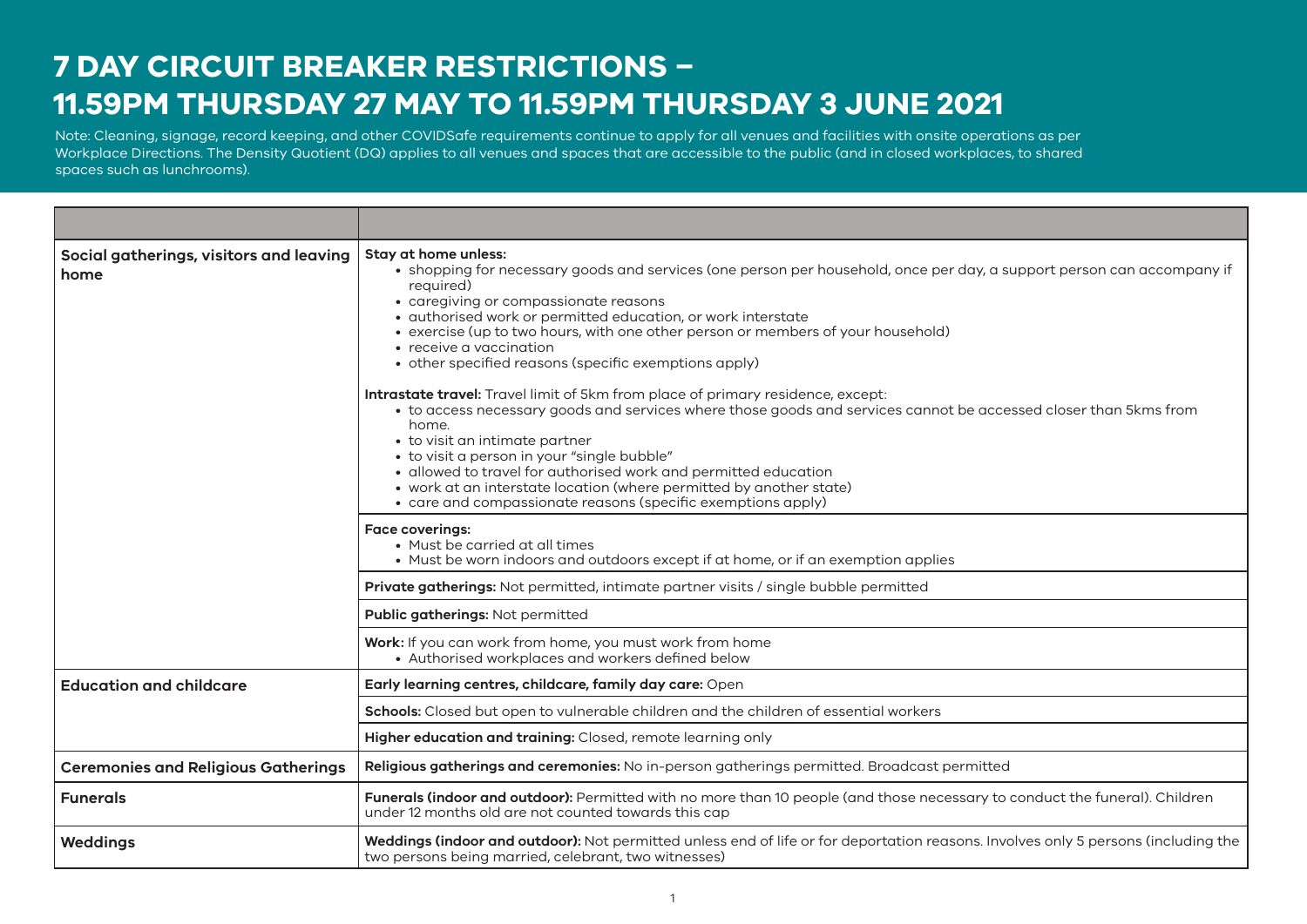| Indoor physical recreation & sport                              | Closed                                                                                                                                                                                                                                               |
|-----------------------------------------------------------------|------------------------------------------------------------------------------------------------------------------------------------------------------------------------------------------------------------------------------------------------------|
| Play centres, indoor skateparks,<br>indoor trampolining centres | <b>Closed</b>                                                                                                                                                                                                                                        |
| Outdoor physical recreation & sport                             | Closed: Outdoor playgrounds remain open                                                                                                                                                                                                              |
| <b>Creative Studios</b>                                         | Closed                                                                                                                                                                                                                                               |
| <b>Entertainment and Leisure</b>                                | Indoor and Outdoor fixed seated entertainment: Closed                                                                                                                                                                                                |
|                                                                 | Non-seated indoor venues: Closed                                                                                                                                                                                                                     |
|                                                                 | Non-seated outdoor venues: Closed                                                                                                                                                                                                                    |
|                                                                 | Arcades, escape rooms, bingo centres: Closed                                                                                                                                                                                                         |
|                                                                 | <b>Drive-in cinemas: Closed</b>                                                                                                                                                                                                                      |
|                                                                 | <b>Amusement parks: Closed</b>                                                                                                                                                                                                                       |
|                                                                 | <b>Casinos: Closed</b>                                                                                                                                                                                                                               |
|                                                                 | Retail betting venue: Closed                                                                                                                                                                                                                         |
|                                                                 | Electronic gaming: Closed                                                                                                                                                                                                                            |
|                                                                 | Sex on premises, brothels and sexually explicit venues: Closed                                                                                                                                                                                       |
| <b>General retail</b>                                           | <b>Essential retail:</b> Open, DQ 1 per 4sqm<br>Other/general retail: Closed (open for contactless click and collect only)<br>Auction houses: Closed (open for online only)                                                                          |
| Hairdressing, beauty, personal care                             | Closed                                                                                                                                                                                                                                               |
| <b>Hospitality</b>                                              | Open for take-away only                                                                                                                                                                                                                              |
| Accommodation                                                   | Closed unless for permitted reasons, or shelter in place. No new bookings except for authorised reasons                                                                                                                                              |
| <b>Real Estate Services</b>                                     | <b>Inspections: Closed</b><br><b>Auctions:</b> Closed (remote auctions only)                                                                                                                                                                         |
| <b>Tours and transport</b>                                      | Tourism spaces: Closed                                                                                                                                                                                                                               |
|                                                                 | Tour transport: Closed                                                                                                                                                                                                                               |
| <b>Care Facility Visitors</b>                                   | <b>Visitor restrictions:</b><br>• No visitors are permitted into aged care or other residential facility settings, except for end-of-life reasons<br>• Non-essential contractors are restricted from entry                                           |
| <b>Hospital Visitors</b>                                        | <b>Visitors restrictions:</b><br>. No visitors are permitted into health care settings, except for end-of-life reasons, as a support partner for birth, or a<br>parent to accompany a child<br>• Non-essential contractors are restricted from entry |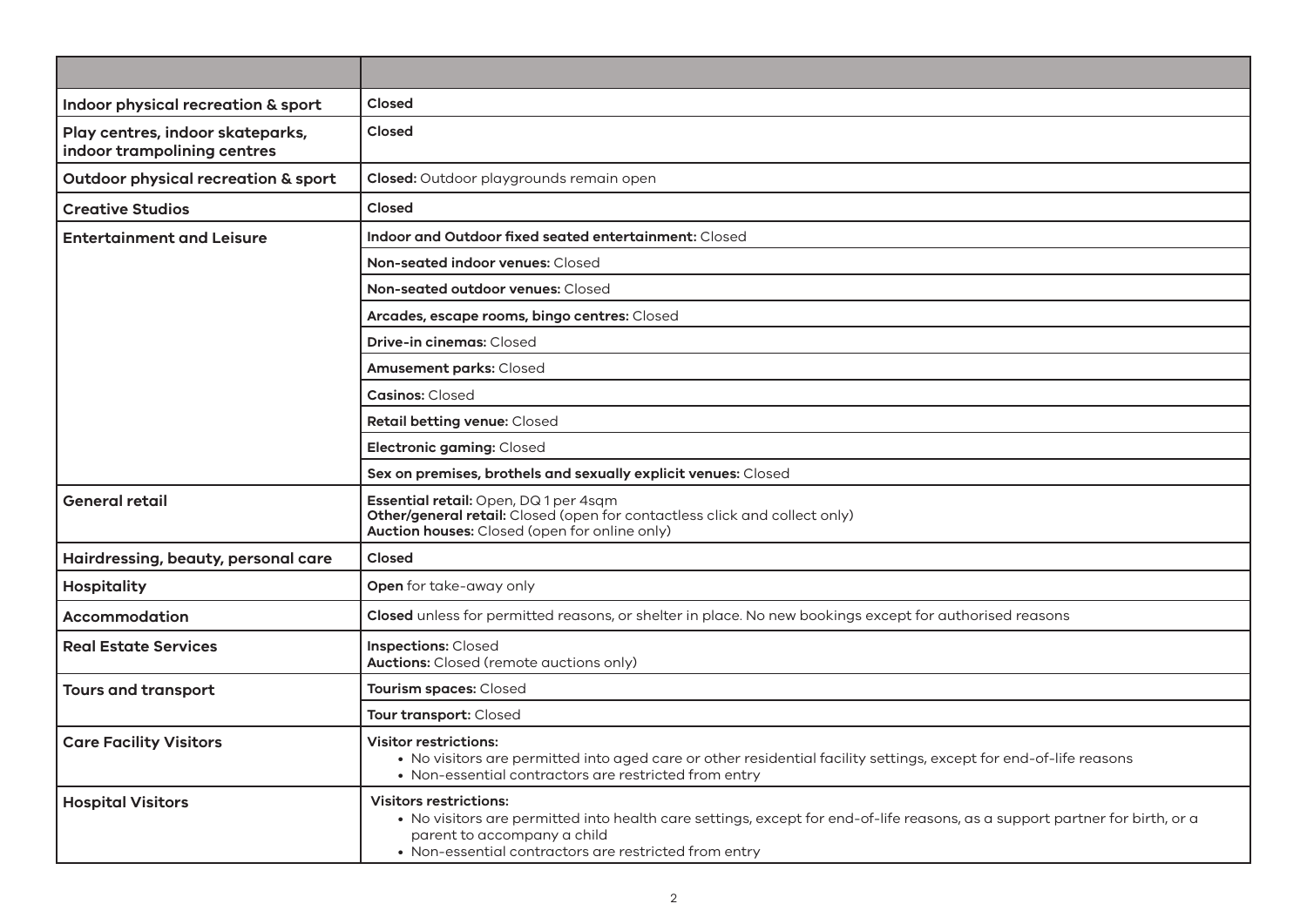# **AUTHORISED PROVIDERS AND AUTHORISED WORKER LIST**

#### **Authorised Providers**

The following businesses can open under circuit breaker restrictions. If their employees are unable to work from home they can leave home to attend work.

- A supermarket, grocery store, bakery, butcher, fruit and vegetable store or fishmonger; or
- an indoor or outdoor market, but only to obtain groceries or fresh food; or
- a restaurant, café, pub, bar or hotel, whether licensed or unlicensed, but only to the extent that:
	- it provides takeaway meals or drinks or a meal delivery service; or
	- it provides food, drink, accommodation or other essential services to those seeking shelter (for example, for reasons of homelessness or family violence); or
- a bottle shop; or
- a financial institution; or
- consular and diplomatic services; or
- court, tribunal or commission services;
- a post office; or
- a news agent; or
- a pharmacy; or
- a petrol station (including a petrol station that sells groceries); or
- vehicle and mechanical repair services; or
- construction; or
- a pet store; or
- a veterinary clinic, and related services (on-farm visits and animal care services) where there is a genuine animal welfare issue, or for the purposes of artificial insemination; or
- an abattoir, meat, seafood or poultry processing plant; or
- urgent services necessary for the health and safety of any person, animal or premises; or
- immunisation or vaccination services; or
- essential child protection activities; or
- a childcare, early learning centre, kindergarten, preschool or family day care provider; or
- a primary or secondary school; or
- a boarding school; or
- a 'click and collect' service; or
- a locksmith's; or
- a community facility (for click and collect only); or
- carparks for the purposes of supporting an Authorised Provider or Authorised Worker; or
- labour hire when servicing an Authorised Provider; or
- laundry and dry cleaners; or
- commercial cleaners.

## **Authorised Workers**

Any person who performs work that is essential for the continued operation of:

- an Authorised Provider; or
- authorised health services; or
- funerary or mortuary services or related activities; or
- marriage celebrant only if one or both of the two persons being married are at the end of life, or will be deported from Australia unless the marriage takes place; or
- emergency services, including both volunteers and paid workers in:
	- the State Emergency Services; and
	- firefighting services; and
	- paramedical services; and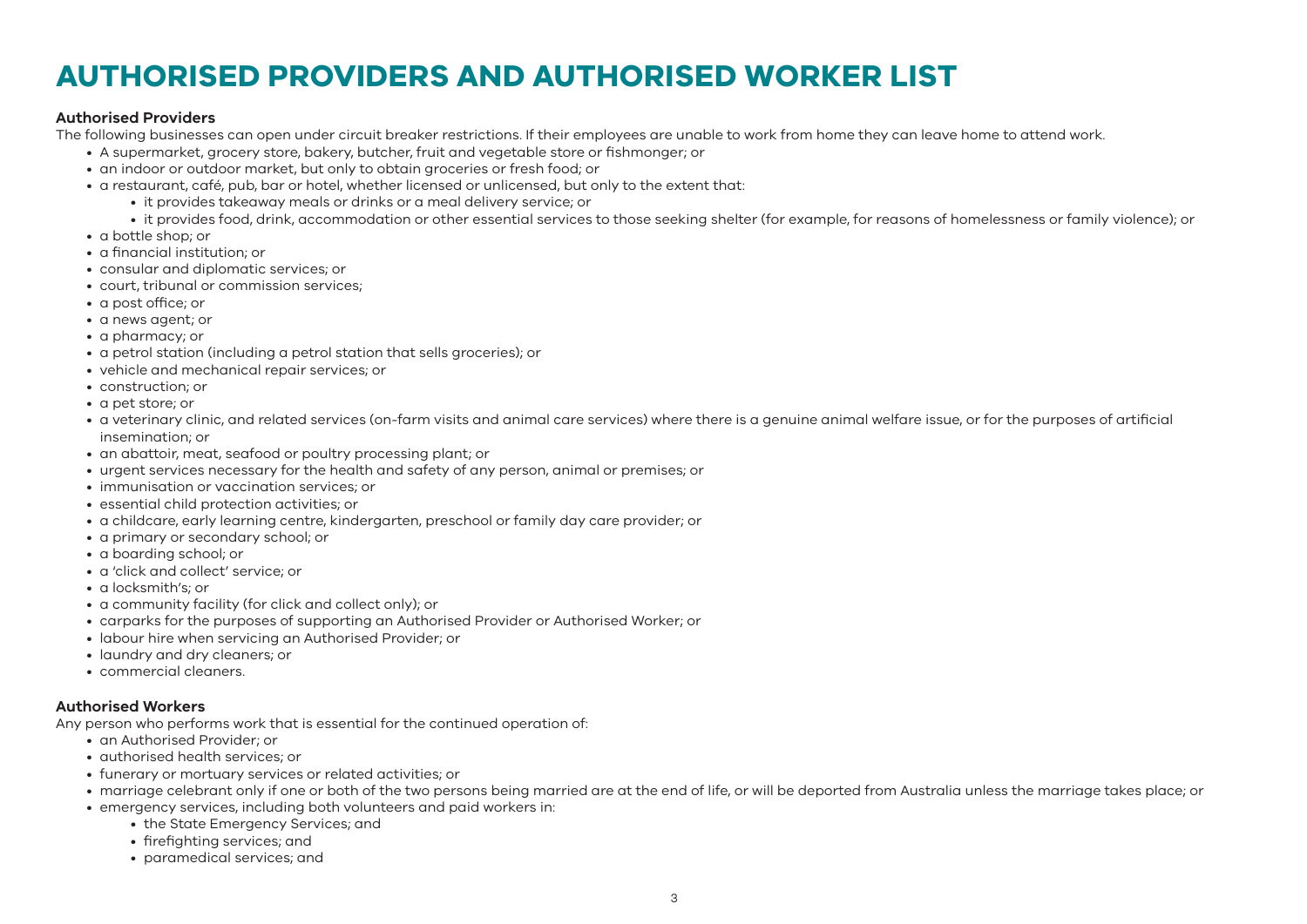- ambulance and paramedics services; and
- air ambulance and medical retrieval services (including Royal Flying Doctor Service); and
- Victoria Police employees, Protective Services Officers and police custody officers; and
- military and defence services deployed for activities in Victoria; or
- state security or national security; or
- essential infrastructure and essential services that are required to maintain or protect human health, safety and wellbeing (whether provided by a public or private undertaking), and including construction, maintenance and repair of such infrastructure; or
- critical repairs to any premises where required for emergency or safety; or
- faith leaders broadcasting services and ceremonies at places of worship; or
- retail goods workers supporting the operation of click and collect or click and deliver orders; or
- health practitioners, including medical, nursing, midwifery and allied health students on placement, when undertaking critical training and examinations; or
- allied health professionals working in private or public community services, whether clinic-based or home-based, providing essential clinical care where telehealth services are not clinically appropriate;
	- Example: orthotists and prosthetists providing services such as fitting a brace post-surgery.
- maternal and child health workers providing essential care to newborns or at-risk babies and children; or
- a person who is critical to, and involved in, the State's COVID-19 response (including in hotel quarantine and vaccination services); or
- immunisation and vaccination providers including pharmacy immunisers and Aboriginal Healthcare Workers
- roadside assistance services; or
- local government specific services such as:
	- essential environmental health functions that protect the health and wellbeing of the community, and high-risk local law enforcement; or
- a member of Parliament or anyone required to ensure the functioning of the Victorian or Commonwealth of Australia Parliaments; or
- domestic and commercial waste and resource recovery services (including collection, treatment and disposal services and transfer stations), including:
	- electricity services; and
	- operation of energy systems; and
	- gas services; and
	- water supply, sewerage and drainage services; and
	- liquid fuels and refinery services; or
- services to support ongoing provision and regulation of electricity, gas, water, sewage and waste and recycling services and their maintenance; or
- Commonwealth agency services, including Australian Border Force and Commonwealth law enforcement and intelligence agency services; or
- services related to the administration of justice, including prison transfers; or
- essential legal services that are not able to be provided electronically, including urgent legal matters such as executing a will in-person; or
- journalist and media services; or
- feature film, television and documentary (excluding television commercials, student and corporate productions) that is already in physical production and operating as a closed set and post-production relating to it; or
- specialist services at telecommunications stores to support telecommunications as a critical service during the COVID-19 pandemic; or
- professional or high-performance sportsperson, workers that support the safe running of that person's professional sport, and public broadcast personnel necessary for broadcasting the professional sport; or
- thoroughbred, harness and greyhound racing, with necessary participants only; or
- a factory or facility that is not able to be shut down without causing damage or loss to plant and equipment, but only those operations that are necessary in order to prevent that damage or loss; or
- mining services including coal mining, oil and gas extraction, metal ore mining, non-metallic mineral mining and quarrying petroleum production; or
- building and construction services; or
- administrative services provided by an employer to enable its employees to work from home; or
	- Example: Payroll and IT services.
- organisations that provide urgent services necessary for the health and safety of any person, animal or premises; or
	- Example: the performance of emergency plumbing services, Centrelink services and foodbanks.
- public transport, including taxis, rideshare services, and other public passenger services; or
- air transport (including the operation of airports); or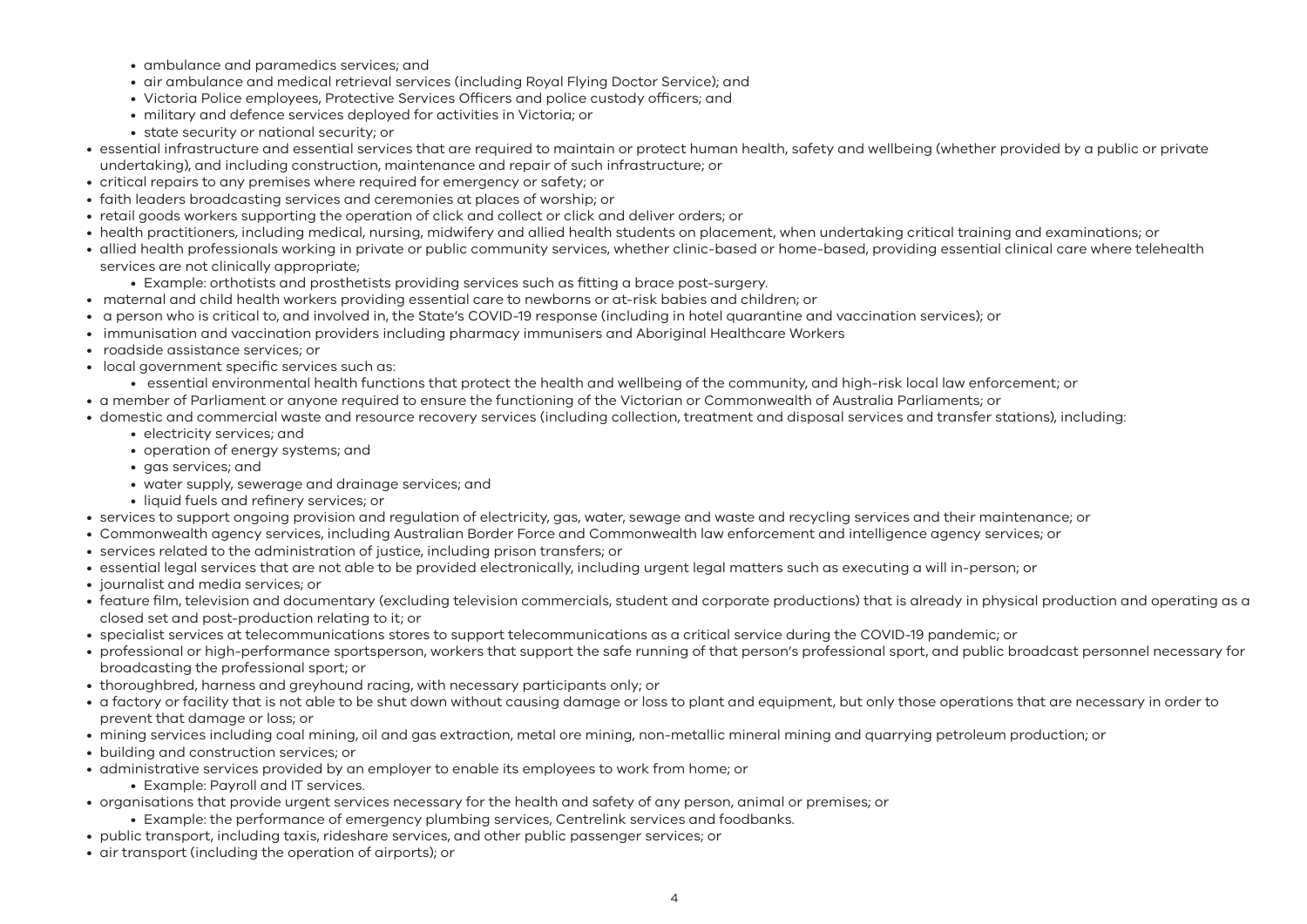- port operations; or
- freight services (including postal and courier services); or
- a transport, freight or logistics driver; or
- National Heavy Vehicle Regulator compliance activities; or
- a blood bank or other bank services for the collection, storage and provision of donated biological material; or
- care services for people with particular needs because of homelessness, family violence, age, infirmity, disability, illness or a chronic health condition or other essential support services;
	- Example: Family violence and sexual assault services, Aboriginal Community Controlled Organisations, Agencies carrying out essential relief activities, including Neighbourhood Houses.
- truck stops and roadhouses, but not the provision of seated dining or shower facilities to persons who are not transport, freight or logistics drivers; or
- production and distribution of;
	- disability and health equipment, mobility devices, including products for health patients; or
	- food and groceries for sale by a supermarket, butcher, fruit and vegetable store, market or fishmonger (including for sale by operators of such premises at an indoor or outdoor market); or
	- liquor for sale at a bottle shop; or
	- medical and pharmaceutical products; or
	- animal food and care products; or
- commercial operations that supply goods or service necessary:
	- for the implementation of measures to limit the spread of COVID-19; or
	- to support any business activity that may be carried out in accordance with these directions; or
	- to support the export of goods and services from Victoria; or
		- Example: manufacturing of personal protective equipment or hand sanitiser.
- the maintenance of other essential research activities for:
	- management and care of critical living resources, and the equipment and materials they depend upon (e.g. feeding, husbandry, hydrating, routine care and checks of animals, plants, microbes and cell lines in controlled environment); or
	- the storage and management of existing samples and data research infrastructure that are temperature and environmentally sensitive (e.g. biobank); or
	- long-term experiments or studies that otherwise would be prohibitive to restart (e.g. commenced clinical trials); or
	- research addressing the impact of COVID-19 and research in support of the hospital and broader health system; or
- the conduct of essential adult education services pertaining to the following occupations and activities for:
	- training and assessment for infection control, high-risk work licenses and high-risk work credentials and construction induction (white card), that ensure workplace and public safety in permitted work premises or for permitted workers; or
	- study for final year pre-service early childhood and school teachers (including placements); or
	- final-year higher education students (i.e. in TEQSA-regulated courses), who do not have alternative options to complete their study by end of year; or
	- first aid training where required for COVID response; or
	- study for health care workers (including clinical placements); or
	- apprentices training with an Authorised Provider or Authorised Worker; or
	- clinical health and biomedical science (if required to be on site for the maintenance of essential research activities); or
	- aged and disability care (including clinical placements); or
	- mandatory assessments for VCE and VCAL students; or
	- police Academy; or
	- defence and national security agencies;
- primary industries only to the extent necessary to ensure animal rescue, adequate supply of food to, and care of, animals and maintenance of crops; or
- a hotel, motel or other accommodation facility to the extent that they provide accommodation services, including on a temporary basis for work purposes; or
- services related to property settlement or commencement/end-of-lease (including removalists); or
- forestry activity for the purposes of or relating to:
	- production of firewood for heating of premises; or
	- production of pallets; or
	- production of building supplies for construction; or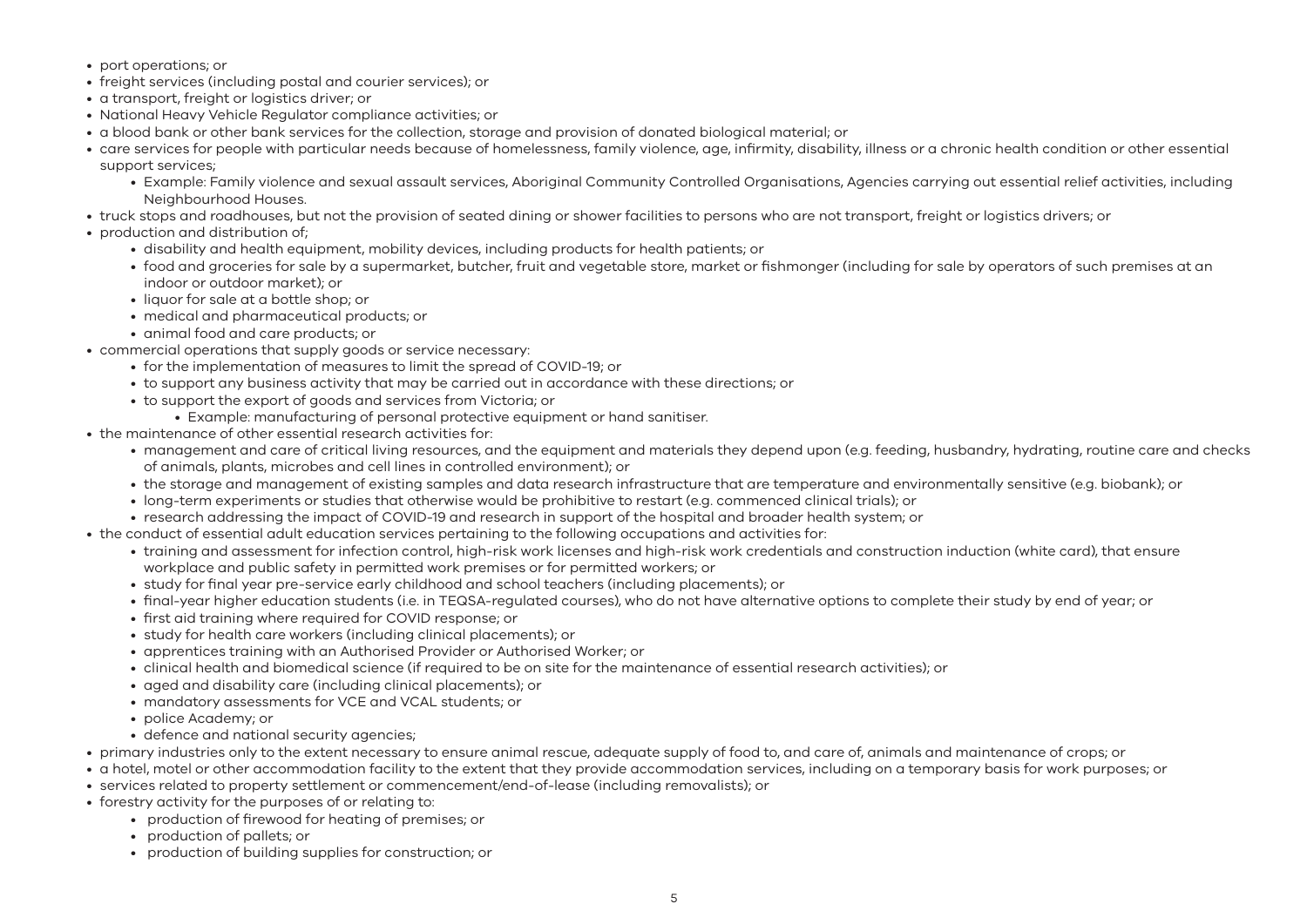- production of other goods required for other permitted activities (e.g. paper, packaging, caskets and coffins); or
- all manufacturing; or
- ancillary and support businesses are able to open on-site where necessary for the operations of an Authorised Provider, or for Closed Work Premises where there are safety or environmental obligations. The business cannot operate on-site for any other purpose:
	- Examples: production, supply, manufacture, repair, maintenance, cleaning, security, wholesale, distribution, transportation or sale of equipment, goods or services essential to the operation of the Authorised Provider.
- union/peak body/employer organisation officials attending a worksite as permitted by law or for Occupational Health and Safety (OHS) advice
- a person who is:
	- critical to, and involved in, the State's COVID-19 response (including in hotel quarantine); or
	- a fly in fly out worker or a drive in drive out worker who is required for industry or business continuity and maintenance of a competitive operation where the service is time-critical, who is responsible for critical maintenance or repair of infrastructure critical to a region of, or to, Victoria; or
	- maritime crew; or
	- a necessary individual for the purposes of the major event where that event has an exemption from CHO allowing it to proceed, including any workers and public broadcast personnel that support the safe running of the major event.
- farm animal and bloodstock leasing activities, including:
	- farming activities and other operations relating to agriculture, horticulture, viticulture, irrigation, permaculture, apiculture, grains, fibre production, dairy, flower industry, commercial fishing, aquaculture and livestock; or
	- intensive agricultural production including; greenhouses and animal production; or
	- agricultural, veterinary chemicals and vaccine production, transportation and distribution (including the Pig Services Centre); or
	- laboratory and diagnostic services; or
	- animal feed production, transportation, packaging, sale, and feeding (including livestock and pets); or
	- animal pounds and shelters (no public access).
- a business or undertaking providing essential support services to permitted agriculture, forestry and fishing activities, such as food safety and verification, inspection or associated laboratory services and biosecurity functions.

## **Authorised Health Services**

Any provider of:

- emergency surgery, procedures and medical consulting undertaken for the investigation, diagnosis and management of conditions where failure to do so expediently and safely will lead to the following outcomes:
	- loss of life; or
	- loss of limb; or
	- permanent disability; or
- non-emergency but urgent surgery, procedures and medical consulting undertaken for the investigation, diagnosis and management of conditions where failure to do so in a clinically appropriate timeframe will lead to a predictable and evidence-based outcome as follows:
	- loss of life where appropriate health intervention would otherwise have prevented this; or
	- permanent disability where appropriate health intervention would otherwise have prevented this; or
	- where clinical evidence supports an increased risk of a type referred to in the above points should appropriate health intervention be significantly delayed; or
- emergency and licensed non-emergency patient transport; or
- any health services provided in under the auspices of a hospital, urgent care centre or similar service including bush nursing centres; or
- any health services provided by a general practitioner; or
- any health services provided by a nursing professional or midwife; or
- any health services provided at a hospital radiology service (other than routine screening services); or
- procedures and surgical treatment undertaken by oral health professionals (e.g. dentists and oral health therapists) in the management of patients with urgent needs that include:
	- facial swelling
	- intra-oral swelling
	- facial trauma
	- dental trauma